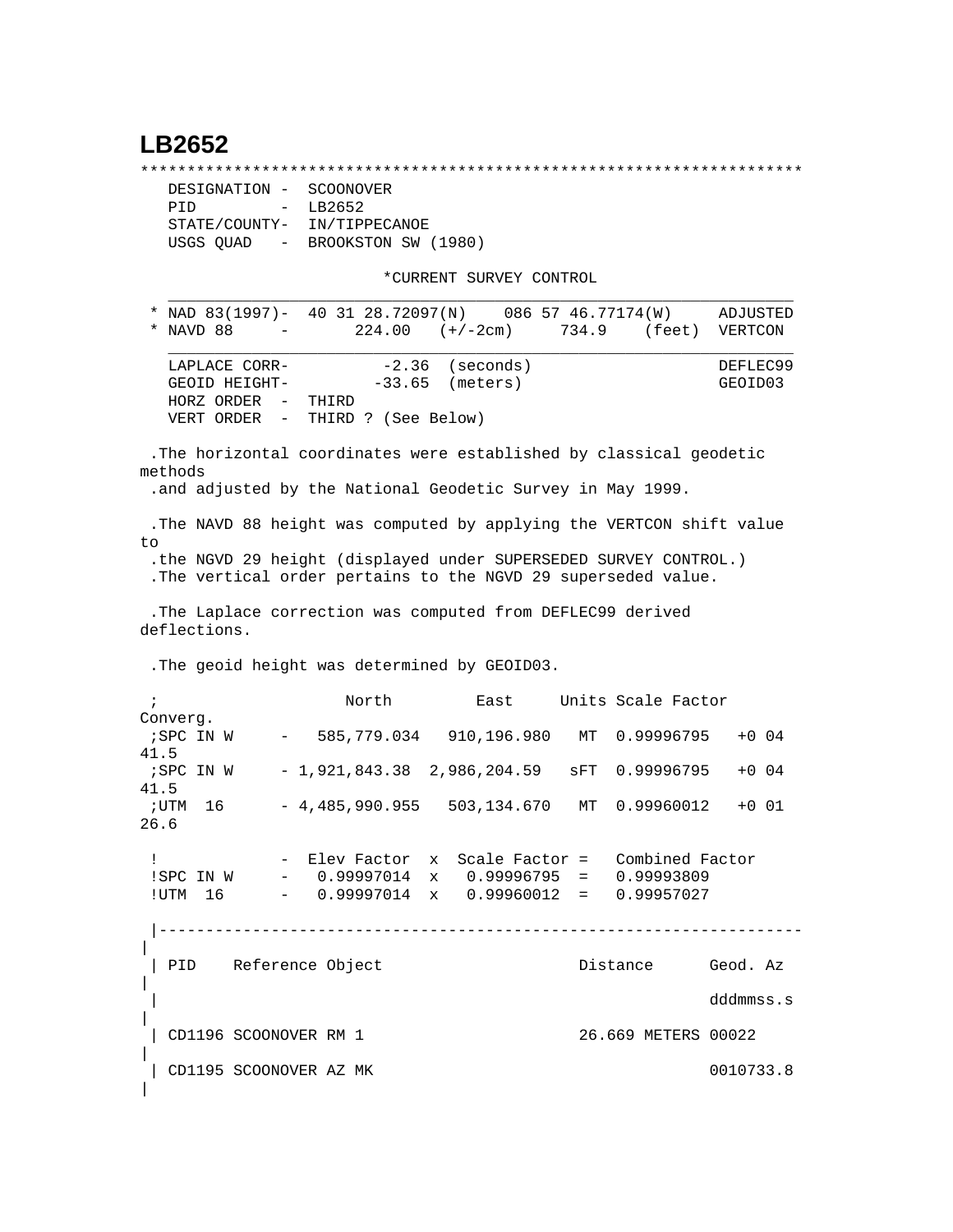|

|

|---------------------------------------------------------------------

## SUPERSEDED SURVEY CONTROL

| NAD 83(1986)- 40 31 28.72785(N) |                    |     | 086 57 46.78284(W) AD( |              |                    | 3 <sup>3</sup>          |
|---------------------------------|--------------------|-----|------------------------|--------------|--------------------|-------------------------|
| NAD 27                          | $-403128.60260(N)$ |     | 086 57 46.75010(W) AD( |              | $\left  \right $ 3 |                         |
| NGVD 29 (07/19/86) 224.08       |                    | (m) | 735.2                  | (f) LEVELING |                    | $\overline{\mathbf{3}}$ |

 .Superseded values are not recommended for survey control. .NGS no longer adjusts projects to the NAD 27 or NGVD 29 datums. .[See file dsdata.txt](http://www.ngs.noaa.gov/cgi-bin/ds_lookup.prl?Item=HOW_SUP_DET) to determine how the superseded data were derived.

 \_U.S. NATIONAL GRID SPATIAL ADDRESS: 16TEK0313585991(NAD 83) \_MARKER: DS = TRIANGULATION STATION DISK \_SETTING: 7 = SET IN TOP OF CONCRETE MONUMENT

| HISTORY | - Date  |      | Condition  | Report By |  |
|---------|---------|------|------------|-----------|--|
| HISTORY | $-1955$ |      | MONUMENTED | CGS       |  |
| HISTORY | $-1990$ | GOOD |            | USPSOD    |  |

## STATION DESCRIPTION

DESCRIBED BY COAST AND GEODETIC SURVEY 1955 (ELJ) STATION IS LOCATED ABOUT 4 MILES NORTH OF KLONDYKE, 4-1/4 MILES NORTHEAST OF MONTMORENCI AND IS ON ROAD RIGHT-OF-WAY. IT IS 140 FEET NORTH OF THE NORTHEAST CORNER OF A FRAME HOUSE, 27 FEET WEST OF THE CENTER OF A PAVED ROAD, 23 FEET NORTH OF A GATE POST, 11 FEET NORTH OF A TELEPHONE POLE, 5 FEET NORTH OF A WHITE WITNESS POST AND IS IN A NORTH-SOUTH FENCE LINE. THE MARK IS FLUSH AND THE DISK IS STAMPED SCOONOVER 1955.

REFERENCE MARK NO. 1 IS 26 FEET WEST OF THE CENTER OF THE PAVED ROAD AND 1 FOOT EAST OF A FENCE LINE. THE MARK IS FLUSH AND THE DISK IS STAMPED SCOONOVER NO 1 1955.

NO. 322 (IND. GEOD. S.) WAS USED AS A REFERENCE MARK. IT IS 32 FEET EAST OF THE CENTER OF A PAVED ROAD AND 3 FEET SOUTHEAST OF A FENCE CORNER. THE MARK IS A 4X4 INCH CONCRETE POST THAT IS FLUSH WITH A STANDARD U. S. COAST AND GEODETIC SURVEY AND STATE SURVEY STATION MARK DISK IN THE TOP STAMPED NO 322.

AZIMUTH MARK IS 26 FEET EAST OF THE CENTER OF A PAVED ROAD, 2 FEET SOUTH OF A POWER LINE POLE, 1 FOOT WEST OF A FENCE LINE AND 1 FOOT SOUTHWEST OF A WHITE WITNESS POST. THE MARK PROJECTS 2 INCHES AND THE DISK IS STAMPED SCOONOVER 1955.

TO REACH THE STATION FROM THE JUNCTION OF U. S. HIGHWAYS 231 AND 52 IN MONTMORENCI, GO EAST SOUTH-EAST ON HIGHWAY NOS. 231 AND 52 FOR 4.70 MILES TO A SIDE PAVED ROAD LEFT, TURN LEFT AND GO NORTHLY ON WINDING PAVED ROAD FOR 4.55 MILES TO THE STATION ON THE LEFT NEAR A FRAME HOUSE AS DESCRIBED.

TO REACH THE AZIMUTH MARK FROM THE STATION, GO NORTH ON PAVED ROAD